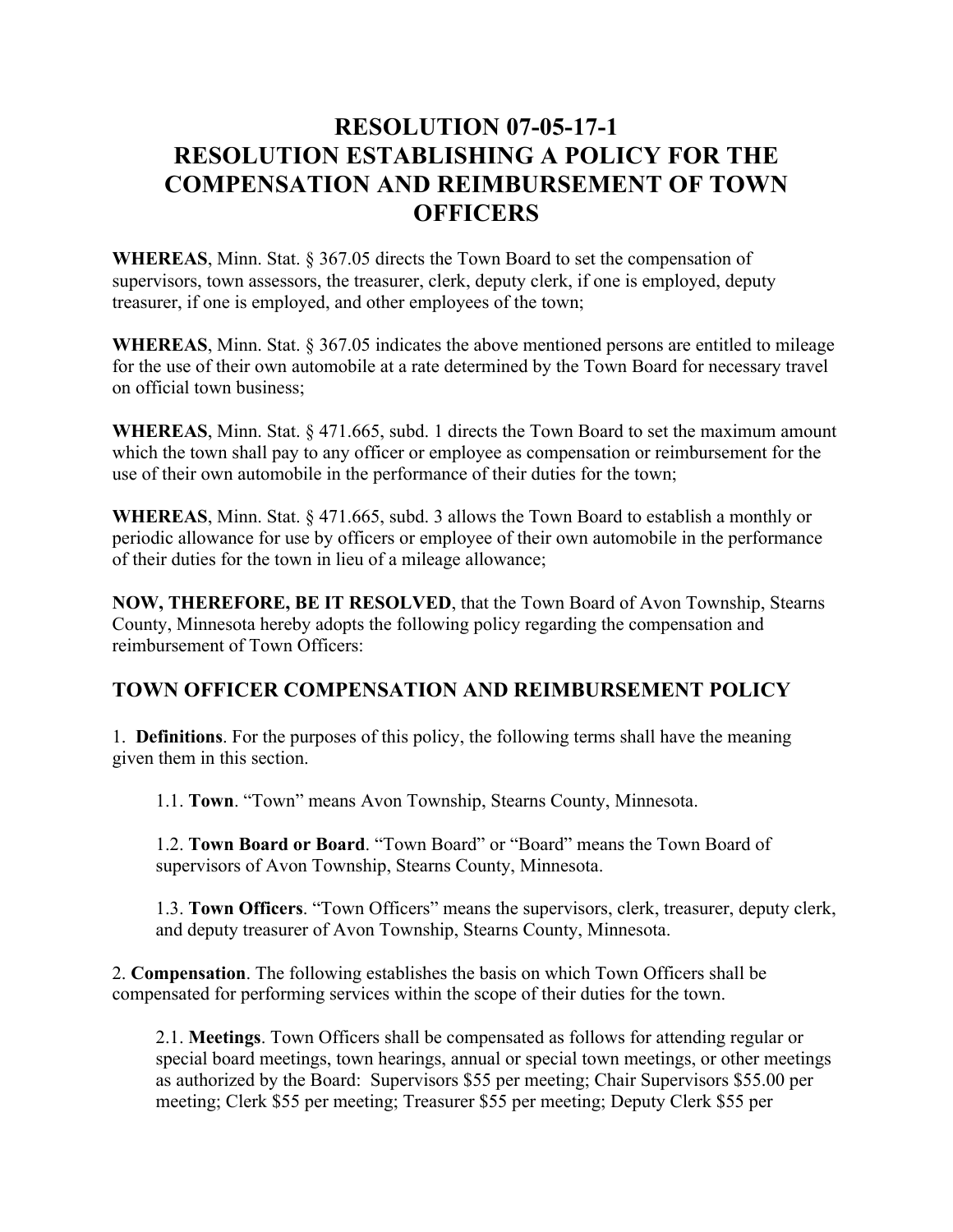meeting; Deputy Treasurer \$55 per meeting.

2.2. **Hourly Rate**. Town Officers that are authorized by the Board to perform work for the town outside of a meeting shall be compensated as follows: Supervisors \$15 per hour; Clerk \$15 per hour; Treasurer \$15 per hour; Deputy Clerk \$15 per hour; Deputy Treasurer \$15 per hour.

2.3. **Salary**. The Clerk, Treasurer, and Deputy Clerk will receive a monthly salary: Treasurer \$250 per month; Clerk \$275 per month; Deputy Clerk \$125 per month.

2.4. **Taxes & Withholdings**. All amounts paid to Town Officers as compensation shall be subject to all appropriate taxes and withholdings as provided by law.

3. **R**e**imbursement of Expenses**. The following establishes the rates at which Town Officers shall be reimbursed for expenses they are authorized by the Board to incur and actually incur on behalf of, and within the scope of their duties for, the town. Only expenses authorized by the Board are eligible for reimbursement.

3.1. **Mileage**. When it is necessary and authorized by the Board for Town Officers to use private automobiles to perform their duties on behalf of the town, Town Officers shall be eligible to have their mileage reimbursed for the actual miles traveled at the established federal standard mileage rate for the use of privately owned vehicles in effect at the time of travel. Town Officers are not eligible for mileage reimbursement for attending regular or special board meetings, hearings, or annual or special town meetings held within the Town. The mileage reimbursement is inclusive of all direct and indirect automobile related expenses and no other reimbursement for the use of a private automobile shall be allowed.

3.2. **Telephone**. A Town Officer authorized by the Board to make long-distance calls from their private phone to conduct town business shall be eligible to seek reimbursement of the actual costs of making the calls. The costs of using cellular or mobile phones to make longdistance calls are not eligible for reimbursement unless specifically authorized by the Board.

3.3. **Meals**. Town Officers may request reimbursement of the actual cost of necessary meals consumed while on Board authorized town business. Alcohol is not a reimbursable expense and shall not be consumed while engaged in town business. The request for reimbursement must be accompanied by a receipt.

3.4. **Other Expenses**. Any other expenses actually incurred by Town Officers in the performance of their duties for the Town, but which are not addressed in this policy, shall only be eligible for reimbursement if the Board authorized the activity and the expenses were necessary to and arose out of properly conducting Town business.

4. **Detailed Claims**. No officer shall receive compensation or be reimbursed for expenses incurred unless and until they submit a written claim report to the Board detailing the activities supporting the claim for compensation and the specific basis for all expense reimbursement